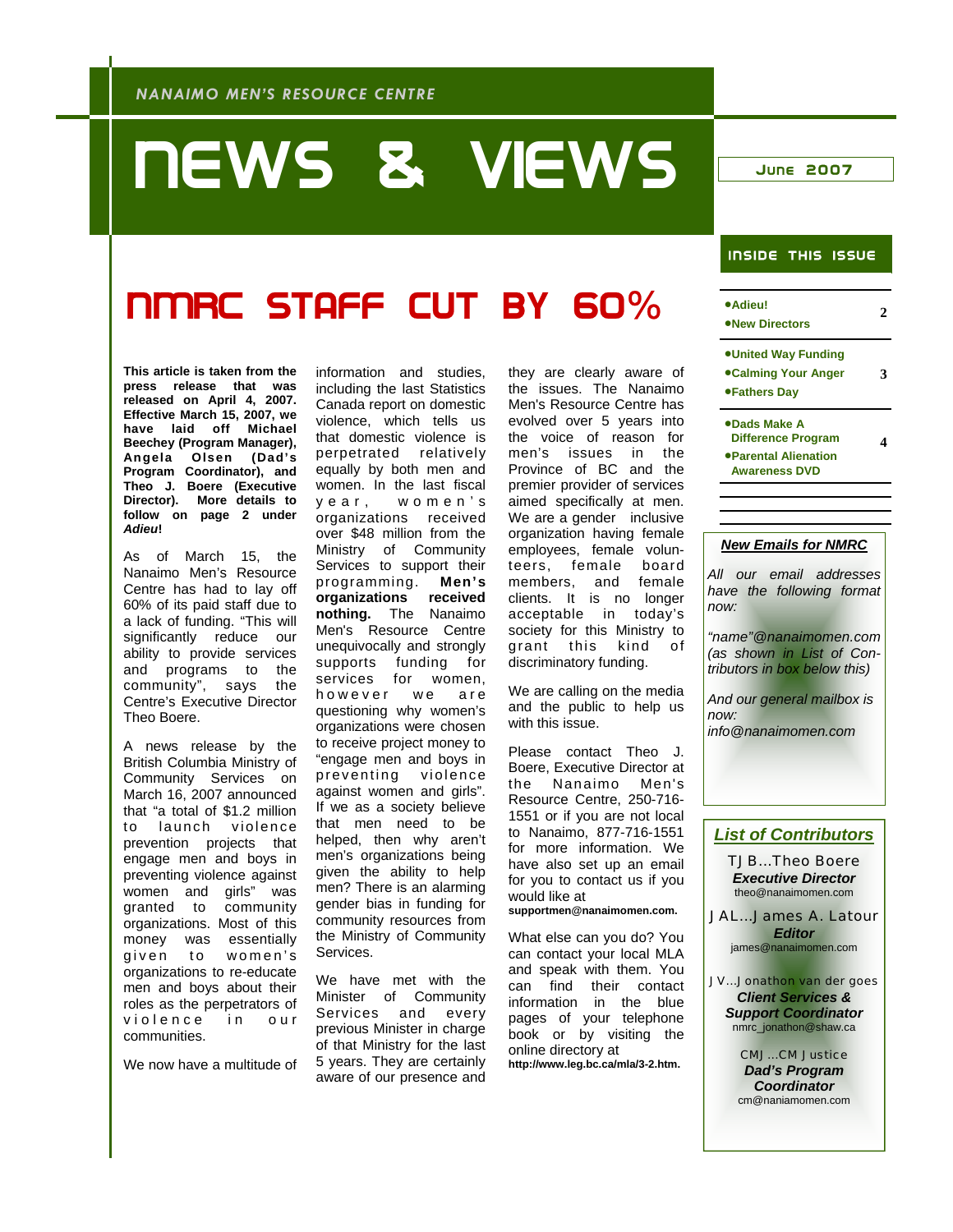### N EWS & VI EWS **P AGE 2**

# Adieu! But never good-bye JAL



Over the years NMRC has been so blessed by the loyalty and devotion of employees and volunteers that have kept the Centre running and moving in a forward direction. In this edition of News and Views we want to just make mention of some very special people who have left us since the last edition.

As was mentioned on the cover page of this edition, we have had funding cutbacks which resulted in layoffs. Michael Beechey (Program Manager) is one of those affected by the lay<br>offs. Michael has been with the Michael has been with the Centre for the past three years. He started like myself, on the Job Creation Partnership, moved through to a Wage Subsidy grant and then into fulltime employment. On a personal note I miss Michael's warm presence in the office. I also miss his technical expertise (especially with our mysterious printer challenges) and his keen ability to write press releases, take care of special events and all the details involved.

Another person who has left the Centre is Angela Olsen. Although Angela has moved on to other opportunities her glowing and positive influence in our environment has been missed. She was with us for such a short time (only about six months). But in that time she was able to take our Dad's Program from the paper version to the real life version including the mentoring program, prenatal program, and was part of the creative team, including Michael, in producing our very first "Dads Make a Difference" booklet. This excellent resource has been in high demand. We have already given out the first printing and have a second printing in the works. Angela was also involved in the follow-up sessions for Calming Your Anger. We will miss you "showing up awesome".

Theo J. Boere has been the Executive Director of NMRC since the very beginning when NMRC was just a group of men meeting together looking for support. Theo also took layoff so that I could remain employed. For that I am personally grateful. Theo has continued to show his loyalty to NMRC by volunteering his time and furthering the cause by an intense media and political "push" to bring more sustainable funding to NMRC. Theo has told me that it was a very difficult decision for him to have to lay off staff and choose who they

#### would be.

There are two other individuals that we bid adieu to as well. Two loyal volunteers have left us as well. Val Pelissero has over the last six months volunteered every Wednesday to be at the Centre as our professional counselor. Her passion is to help men with depression issues. She has been here for both men and women. They have seen her as a great asset. Val, thank you for being there for us, and for me in my days of need. Val has left Nanaimo to move back to Alberta to pursue her passion and life calling in the counselling field. Best of wishes in the years to come Val.

Ravenna McColgan has been with the Centre over the past year dealing with clients who have challenges with the Family Maintenance Enforcement Program. She has been very much in demand and since her leaving we have had several calls for her specifically. Ravenna has decided to move into Psychiatric Nursing and has left to start her training in this new field. Ravenna we know that with your intuitiveness that this is a career that you will excel in.

### Welcome to The board of directors

On June 4th, the Nanaimo Men's Resource Centre held its Annual General Meeting (AGM). During that meeting we had updates from the Executive Director, Theo J. Boere on the financial picture of NMRC, the current activities and other items, as well as a year in review.

As has become the custom there was a "sharing circle" during which any and all present could share something about NMRC.

As part of the AGM it was an order of business to elect a new Board of Directors. Our present board all remained. We also had the nomination and election of three new members. Here is the Board of Directors for NMRC for 2007-2008:

Chairman: Frank Brown

Secretary/Treasurer: Steve O'Neill Executive Director: Theo J. Boere



Debrah Cossey

Jim Cossey

Clive Michael Justice

Anne Leavitt

Jim Richardson

New Members:

Bill Larose

John Lukaczynski

Mike Sherlock

Our thanks to the Board of Directors for their ongoing support and work with the Nanaimo Men's Resource Centre.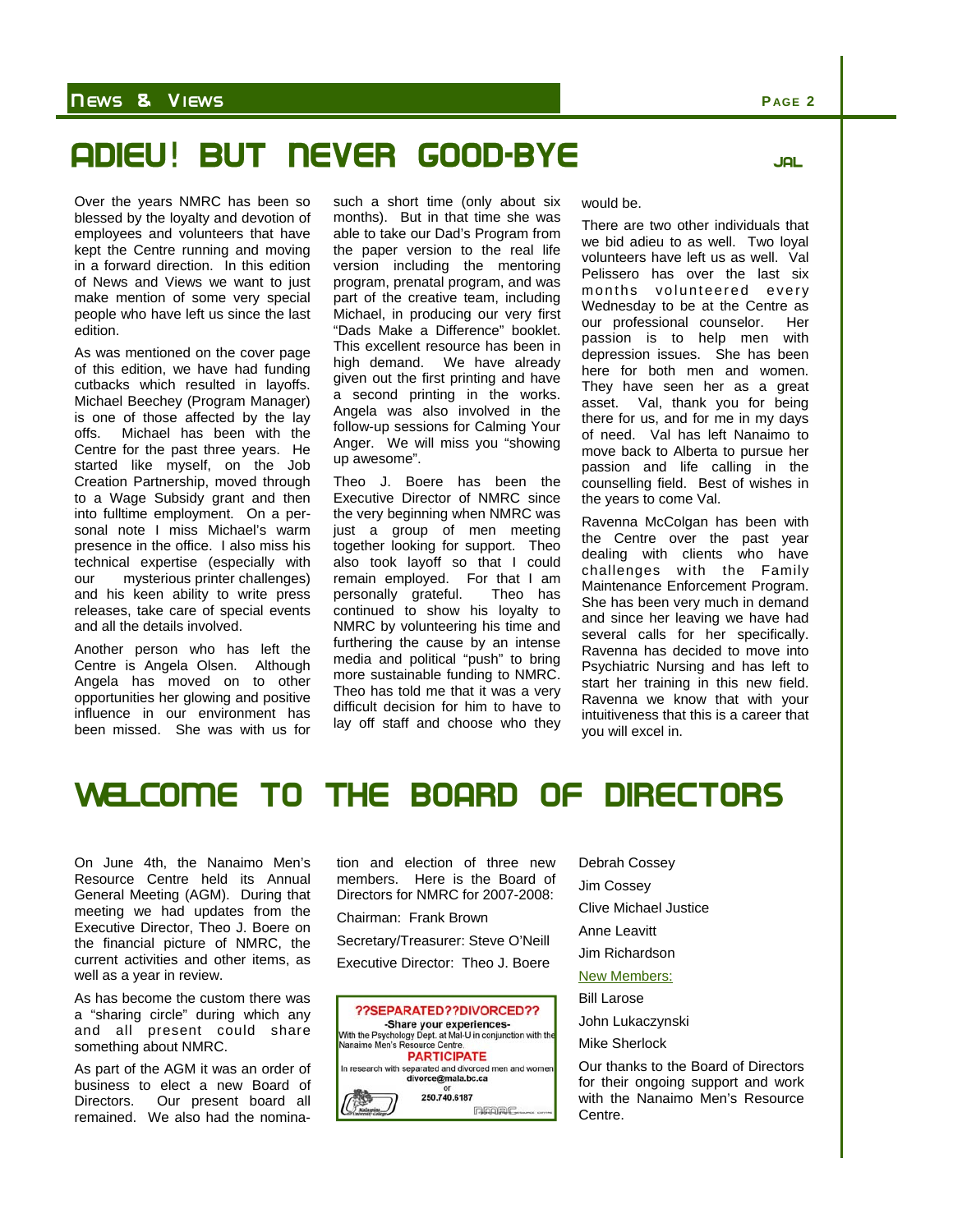### N EWS & VI EWS

### **P AGE 3**

# United Way - Nanaimo Renews Funding

We have received word that the United Way of Nanaimo and District that they have agreed to renew our funding for the Family Crisis Support Services.

This program has help to temporarily house men, women and children over the past year in Nanaimo.

- We have had a father who needed to spend some time with his non-custodial son at Christmas, but who could not afford accommodation.
- We had a Mom, Dad, and two children housed temporarily when the mother of the Mom become abusive and they had to leave the mother's home quickly.
- We had a man who came into the Centre with a broken hand, black eye and other injuries brought about during a domestic dispute.
- We had a man who was evicted by his long term domestic female partner and we were able to provide him with a place to stay and connect him with the Wrap Around Project to help him find permanent accommodation, damage deposit, utility start up costs, furniture, and job search.

We want to acknowledge The Painted Turtle Guesthouse for their participation in this program. They have provided our people with a warm and hospitable atmosphere.





steeped blues

**NANAIMO** 

 $1-5$  pm Maffeo Sutton Park

Fun for the Family **Barbequed Hot Dogs** Honoring Dads Ceremony



Exciting African rhythms with

Also appearing folk singer Peter Bourne, Fire trucks, poetry readings and family entertainment.<br>Bring a soccer ball, a Frisbee, your unicycle or juggling balls and join in the fun!

**CONTACT** 

Nanaimo Men's Resource Centre 250 716 1551 www.nanaimomen.com

Co-sponsored by: Parents Coalition of British Columbia www.parentswhocare.ca<br>www.parentswhocare.ca<br>Nanaimo Men's Resource Centre

We are taking registrations for Calming Your Anger. We are conducting the workshop on July 6, 7, 8, 2007. If you would like to reserve

your spot in the workshop you must do so quickly. Please call us at 250.716.1551 or email us at info@nanaimomen.com.

**CALMING YOUR ANGER:** Assertiveness, **Boundaries,** and Conflict Resolution No Shame, no Blame,<br>Just Skills to Manage Conflict

We will be holding the workshop at the Bowen Complex. As with our previous workshops, the facilitators are Alan Caplan and Sharon

Bronstein of Life Enrichment Counselling. www.lifeenrichment.ca.

*See you there!!!* 

### **Are you a member of NMRC yet???**

- \$10 Individual (1 Year)
- \$100 Corporate (1 Year)